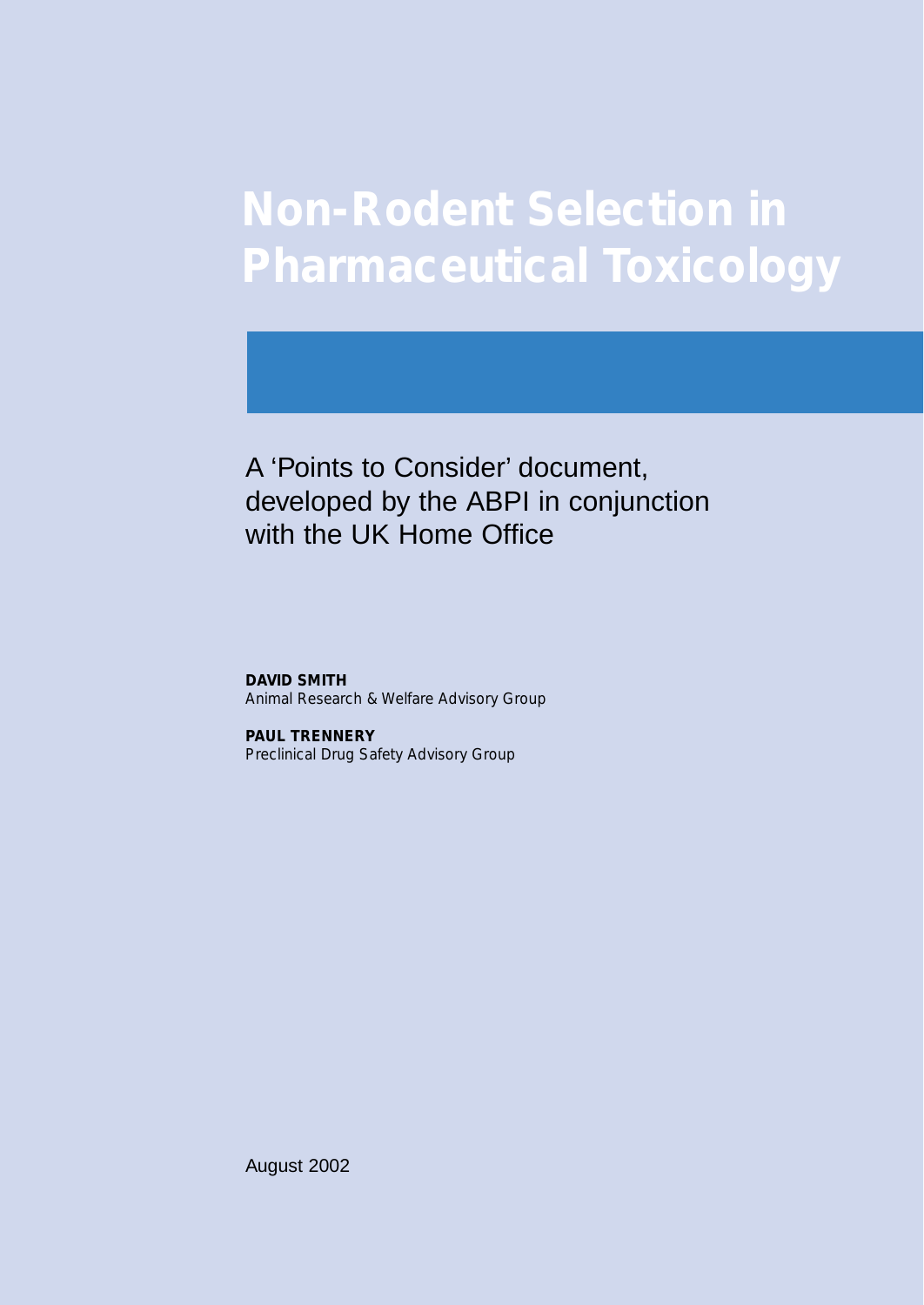# **Contents**

- 1. Introduction
- 2. Background
- 3. Criteria currently used in species selection
- 3.1 Regulatory requirements
	- 3.1.1 Requirements of the Animals (Scientific Procedures) Act 1986
	- 3.1.2 Requirements of product Safety Regulatory (eg MCA)
- 3.2 Ethical requirements
- 3.3 Scientific requirements
	- 3.3.1 Those specific to the substance under study
	- 3.3.2 Those that are generic (i.e. relevant to any substance)
- 3.4 Additional technical/animal welfare aspects of the use of various species
- 3.5 Summary of current selection practice in the UK
- 4. Identification of necessary long-term objectives on species selection
- 5. Supply and demand of non-rodent species
- 6. References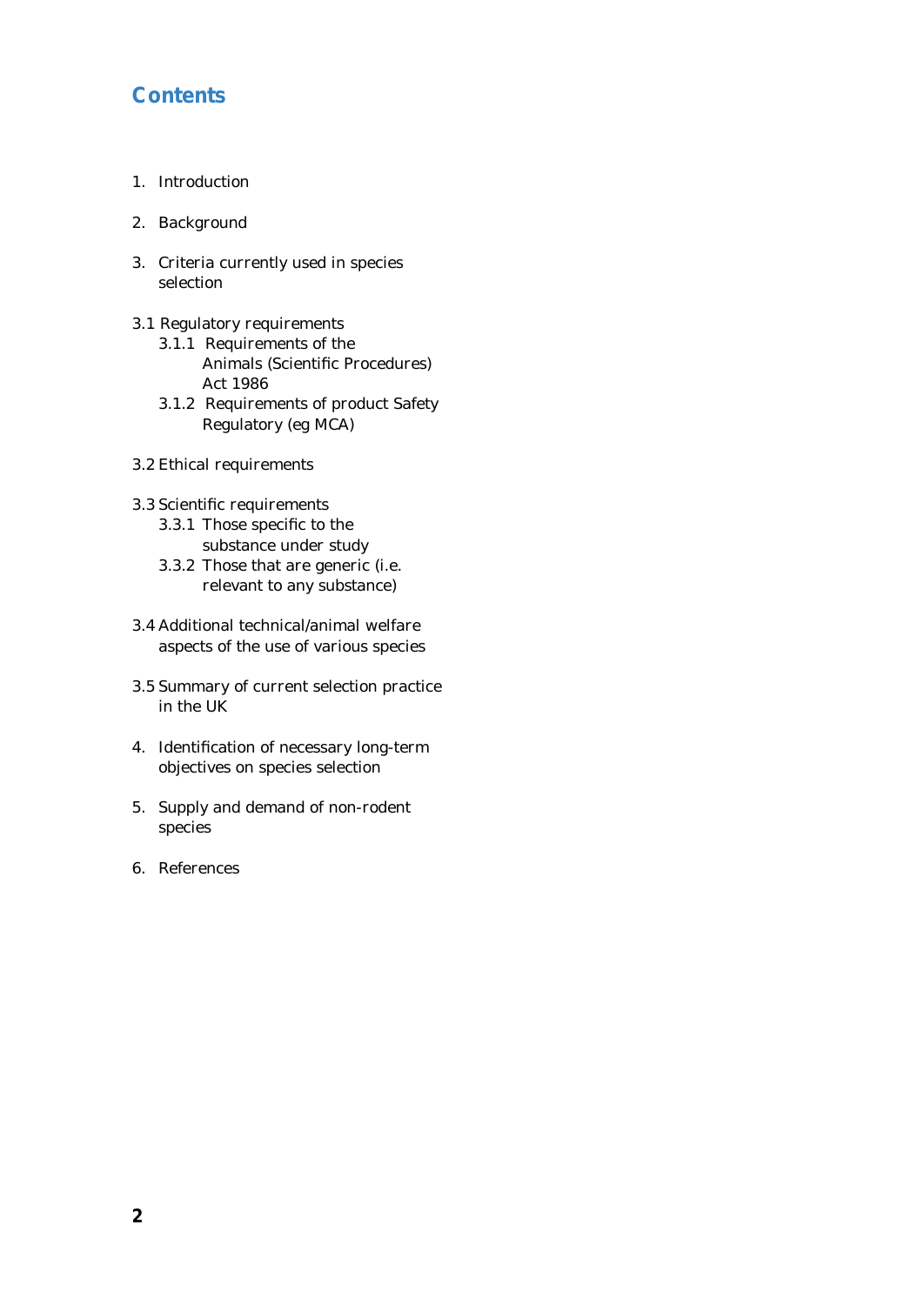## **1. Introduction 2. Background**

The selection of the appropriate nonrodent species in pharmaceutical toxicology has long been a major topic of discussion between the industry, the product regulatory agencies (i.e. the MCA/Department of Health in the UK) and the national authorities responsible for animal welfare (the Home Office). In the UK, various discussions have been held with the Home Office on the relative benefits of, and scientific justification for, various species (the dog, marmoset etc) and the ABPI was instrumental in the review of the marmoset in preclinical toxicology (Smith *et al* 2000). Studies coordinated, for example, by the International Life Sciences Institute (ILSI) on the concordance of the toxicity of pharmaceuticals in humans and in animals (Olson *et al* 2000) have sought to assess the relevance of *in vivo* models that are predictive for adverse effects in humans exposed to chemicals, paying attention (in this case) to the value of dog studies. At the same time, industry has recognised society's concern over the use of the dog in research and is working with welfare organisations to try and minimise dog use in preclinical safety evaluation (Smith *et al* 2002).

Against this background, the ABPI and its PreClinical Drug Safety Advisory Group organised an informal discussion meeting some months ago to review the current practices used by industry in its selection of non-rodent species in pharmaceutical toxicology. Some of the issues arising from that meeting are summarised in this discussion paper. The paper, which has been developed following dialogue with the UK Home Office, should help toxicologists ensure that they are working to current good practices. It will hopefully stimulate further discussions across the sector on how improvements can be made in the selection of the appropriate second species. Both new applicants and ethical review groups can also use it during the authoring and reviewing of Project Licences.

Pharmaceuticals must be tested in rodents and non-rodents (except in exceptional circumstances) before and also throughout the clinical phases of drug development programmes to help assure their safe use in humans. This discussion paper examines the selection of the non-rodent for repeat dose general toxicology studies with small molecule compounds. The non-rodent most generally used at present is the dog, although sometimes a monkey (the cynomolgus macaque or marmoset), a pig (often a miniature breed) or, rarely, the ferret is selected. The selection is based on regulatory requirements, ethics, the scientific requirement to obtain the best possible prediction of the human response and animal husbandry and a number of technical issues.

Because the decision is often a complex one and will evolve with more knowledge, it is important to regularly review the factors that have to be taken into account.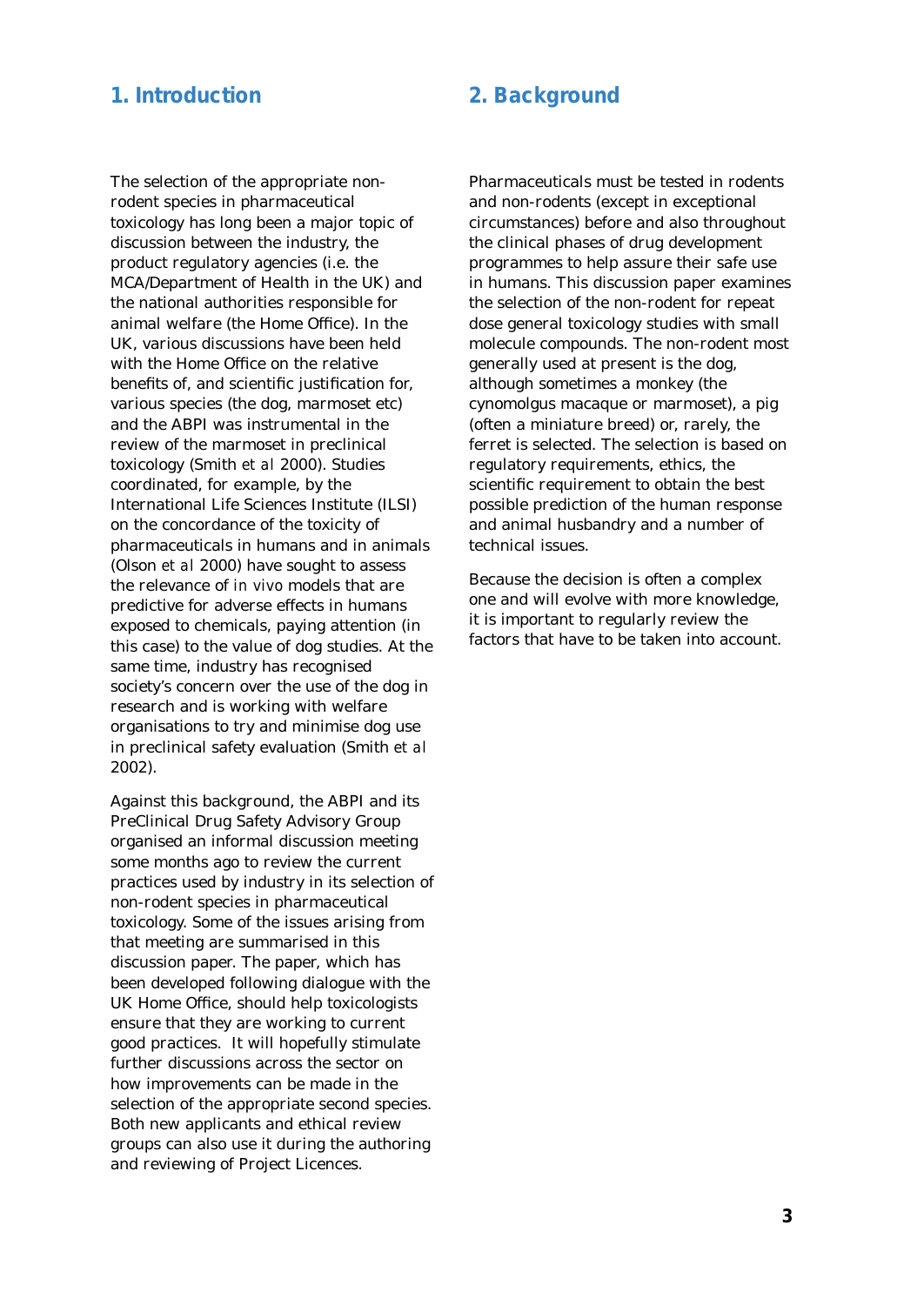# **3. Criteria currently used in species selection**

#### **3.1 Regulatory requirements**

Regulatory requirements include both those aspects of the Animals (Scientific Procedures) Act 1986, and the regulation of the safety, quality and efficacy of medicinal products.

**3.1.1 Requirements of the Animals (Scientific Procedures) Act 1986**

● Minimise the suffering caused by using animals that have the lowest neurophysiological sensitivity (that is to say, have the least capacity to experience pain, distress or lasting harm)

● Not use cats, dogs, equidae or nonhuman primates unless animals of no other species are suitable or it is not practicable to obtain animals of any other species that are suitable

● Any use of non-human primates must be specifically justified. Authority to use primates should be sought only when no other species would be suitable. Only captive-bred primates may be used, with rare exceptions. Use of Old-World rather than New-World primates must also be justified.

**3.1.2 Requirements of product safety regulators**

These are addressed in:

Council Directive 2001/83/EC

CPMP/ICH 286/95 adopted 1997 and modified November 2000 (Note for Guidance on Non-Clinical Safety Studies for the Conduct of Human Clinical Trials for Pharmaceuticals).

● Safety tests in 2 species of mammals, one a non-rodent, unless only 1 species is relevant

● Species chosen based on similarity to humans where known with regard to pharmacokinetic profile, including biotransformation and conversion of prodrug to active substance

● Wherever possible, selected species should respond to the primary pharmacodynamic effect of the substance

There is often a conflict between the requirements of the product safety legislation, which implies that species selection be based on similarity to humans (hence higher species), and that of animal welfare legislation, which requires that 'lower' species must be used. It is essential therefore to have effective dialogue between the industry, Home Office and the Department of Health/Medicines Control Agency.

It is often beneficial, and sometime critical, to discuss species selection with the relevant regulatory authority before embarking on a non-standard programme of work, or one involving the use of a species other than the dog or primate. The lack of experience (and hence acceptance) of a species by Health Departments can be a cause of major problems in some cases.

#### **3.2 Ethical requirements**

The Ethical Review Process (ERP) remains the primary issue here enabling individual researchers to develop their own ethical criteria.

● It may be quicker and may require fewer animals to default to a well characterised species than to use a less familiar species, but this is acknowledged as a pressure on always maintaining the *status quo*

● Neurophysiological sensitivity is unclear and contradictory

– is the dog more sensitive than the pig, for example?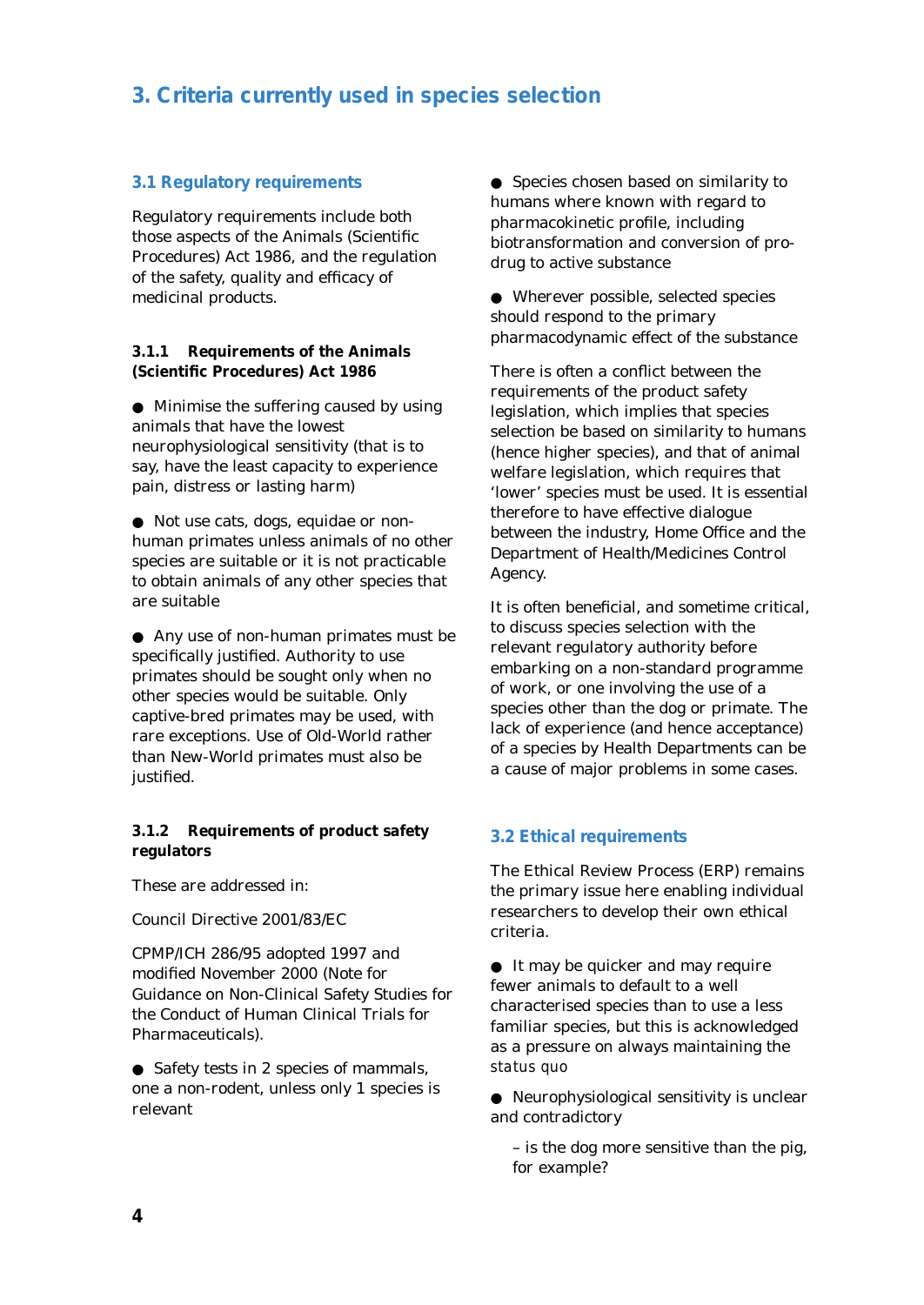Some of these issues have recently been addressed by UFAW in its Symposium on Consciousness and should be noted by researchers/Home Office (Hubrecht, 2001).

● The industry acknowledges that the perception of the public may have an impact on regulatory pressures affecting species use, as in the case of the dog.

● In the early stages of developing a drug, the amount of the new drug that can be made is often very small. If this lack of drug directly slows the development of a new drug for a serious medical condition that currently has no treatment, then the size of the animal becomes important as less drug is needed to test for safety. An example of the ethical issue that then arises is the use of a 400 gram marmoset monkey compared to a 15 kilogram dog.

#### **3.3 Scientific requirements**

There are numerous examples of scientific criteria that need to be taken into account:

**3.3.1 Those specific to the substance under study**

● Similarity to human toxicity or ADME profile for that substance, based on *in vitro* data and/or related compounds already given to humans

● Similarity to the human of an aspect of anatomy or physiology which is likely to be relevant to the pharmacological or toxic response to the compound. Such theoretical considerations must, however, be based on good experimental science, which must be well planned, properly conducted and appropriately analysed

● Previous toxicological experience with compounds of that class showing good correlation with human studies

● Presence of the required

pharmacodynamic response (although this is not absolutely necessary. Regulatory authorities usually want one of the test species to be responsive, and that could be the rodent)

● Previous use of the species as an efficacy model

– May allow easier dose selection

– May help predict toxicity if this is related to the pharmacology of the compound

● Absence of immune response against the substance (most relevant for biotechnology products)

● Information from other studies during the development of the compound (animal or human) which may indicate that an additional species is needed to investigate a toxic effect or the effects of a significant metabolite of humans which is not formed in the original non-rodent species. Where possible, other species should be tested in the early stages of drug development, to help select the best species for the later stages

● Ability to achieve required exposure (although this seldom determines species selection) but might determine an inappropriate species

*Dilemma*: we need to know the human response to select the closest species, but we need animal data to know the human response

**3.3.2 Those that are generic (i.e. relevant to any substance)**

These are far less robust than substancespecific justifications but some examples are:

● Historical predictivity

– e.g. analyses of the ILSI-type

● Phylogenetic status in relation to humans

● Similarity to human of important metabolic/biochemical processes

– e.g. CYP450 structures or activities

● Availability of background data, which is especially important to help distinguish treatment-related pathological effects from spontaneous findings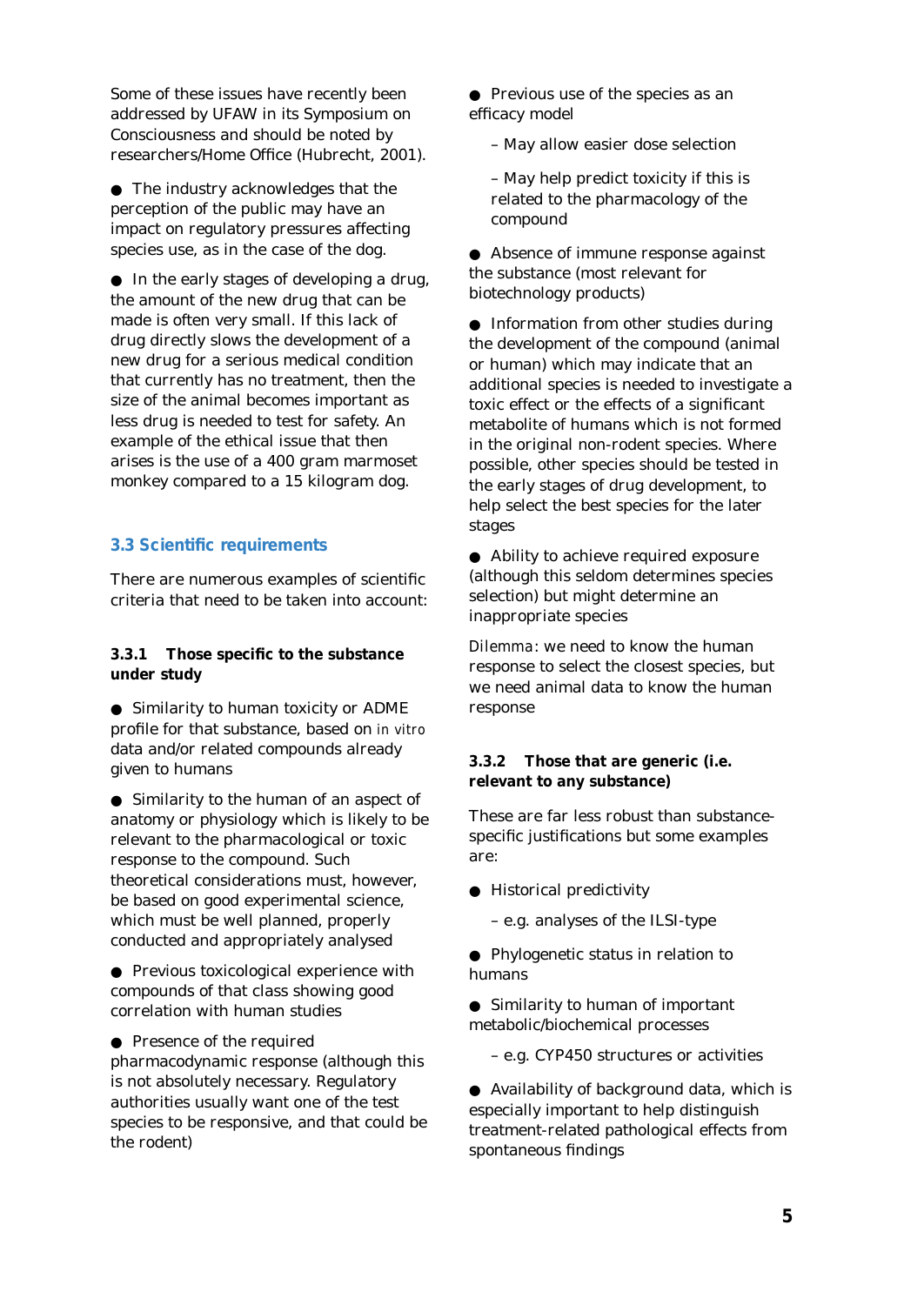#### **3.4 Additional technical/animal welfare aspects of the use of various species**

There are a number of additional factors that need to be taken into account in the choice of species. Some of the factors listed below are either scientific criteria, e.g. the outcome of species specific responses, or are additional other animal welfare issues which should be included in any ERP review.

● One must be aware of atypical species responses (i.e. Cremaphor in dogs) which might cause unnecessary suffering. Work should only be performed within the limitations of the project licence and where the effects of administration are not expected to exceed the defined severity limits

● Availability, especially without prolonged transport or prolonged lead time for breeding/supply (of mature animals)

● Husbandry, including ability to provide a rich environment, effect on the animals of experimental procedures. Experimenters must be willing to try new methods of husbandry where this would be valuable

● Ease of conducting procedures (e.g. dosing, taking samples)

● Interpretation of data and experience of scientists

● Use of a smaller species may increase the number of animals needed per experiment, due to blood sampling limitations

● Age at sexual maturity: it can be difficult to use slower maturing species, yet the ideal is to do the work in mature animals, to provide maximum predictivity for adult humans

#### **3.5 Summary of current selection practice in the UK**

Judgement has to be used during the selection process, but it should be based on the most up to date information available. For the safety assessment programme, early *in vitro* and *in vivo* DMPK studies (possibly including *in vivo* work in several species to supply comparative information) is used to help select the species. In most cases, the dog is effectively the default species, driven by historical data/ experience, practicalities, legislative requirements and availability. Primates, however, are also used where dogs would not be suitable, and some 'lower' nonrodent species e.g. the pig, are also sometimes used. Non-rodents are rarely used for screening studies unless driven by previous experience, e.g. the pharmacological receptor is only present in a particular species or previous experience has shown the rodent as non-predictive for a specific toxicity within a particular drug class.

The rabbit is usually accepted by product safety regulators as a suitable non-rodent species only in cases where it has been shown to resemble humans and the dog and primate have been shown not to do so.

There is currently little switching of nonrodent species during development of a new chemical entity although a second non-rodent is sometimes used in addition to the first to clarify particular points, particularly in the light of information from human trials.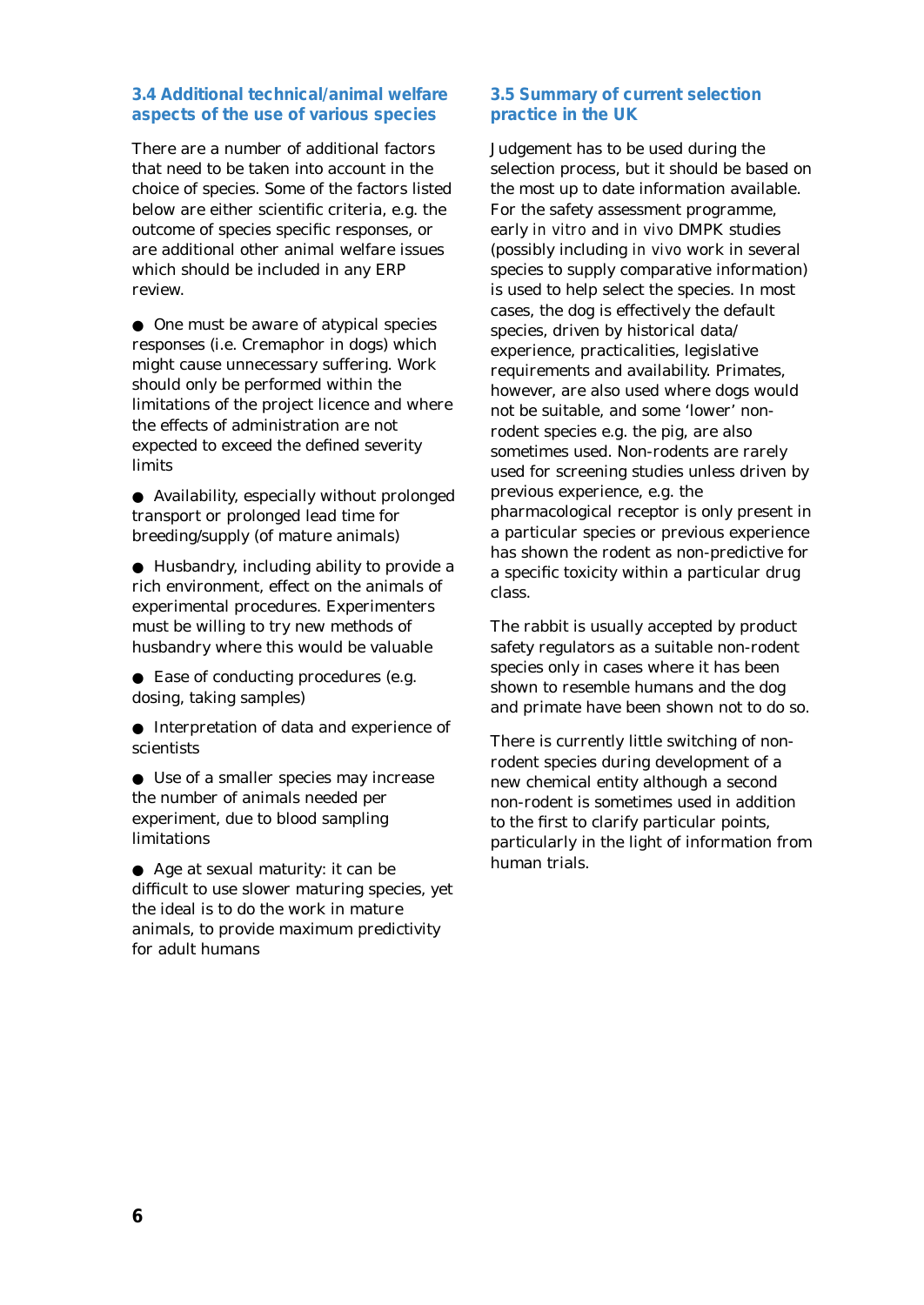# **4. Identification of necessary long term objectives on species selection**

As this paper has shown, the pharmaceutical industry often uses species such as the dog in regulatory toxicology studies because it has always done so, and other species are not used as much because they are less accepted by regulators. As a result, extensive knowledge and understanding around the use of the dog does exist, especially within companies. But, it is clear that more background work is needed to characterise other species, which will in itself involve additional animal use. As this matter goes forward the importance of getting the cost/benefit equation sorted cannot be overestimated. What does the use of each species offer in respect of animal welfare and the ability to assure patient safety? It is not just the industry's responsibility to progress this matter; this needs to be shared with consumers, health authorities, the government and animal welfare groups.

The identification of the most relevant animal species for the safety evaluation of a new medicinal product is, of course, an international undertaking. There does need to be improved liaison between the product safety regulators (at the UK, European and International level) with animal welfare regulators to justify a broader range of species and to explore ways of sharing data.

The ABPI has identified a number of other considerations in the selection of species that are anticipated in the shorter term, or would be theoretically desirable in the longer term. These include the need for:

● Improvements in scientific knowledge to enable us to select the best species. In particular, better pharmacological study of gene/receptor/enzyme target and associated likely effects is needed before embarking on toxicology

● A wider selection of species should be screened (*in vitro* metabolism, receptor binding) during drug discovery/early

development to enable the selection of the best/most appropriate species in terms of similarity of biological/toxic response to humans

● Although the industry already carries out much research into the development of 'alternatives', further work done on the identification and validation of other species would give researchers a wider choice

● Toxicogenomics/toxicoproteomics may provide useful information on toxicological mechanisms and how these differ between species

● More uniform application of the principles of metabolic and pharmacodynamic profiles in the selection of species for toxicology programmes is needed. Systematic confirmation that the metabolic profile obtained in man has been evaluated in the preclinical species used for the toxicology programme is needed

● Transgenic rodent species, engineered to resemble humans in some responses could be valuable in some toxicological work and could, in some cases, replace higher species. The use of transgenic animals, however, does pose some ethical issues and there is a need for those developing such experimental models to be responsive to these concerns. Many of these issues have been discussed at length in the Animal Procedures Committee report on biotechnology

● Further data sharing on issues such as class effects could help species selection if this could be done without compromising commercial interests or intellectual property requirements.

● Use of specific Safety Pharmacology data with close attention to functional change can help to define species responses and thus aid selection in some cases.

● Identification of surrogate endpoints or biomarkers for particular mechanisms of